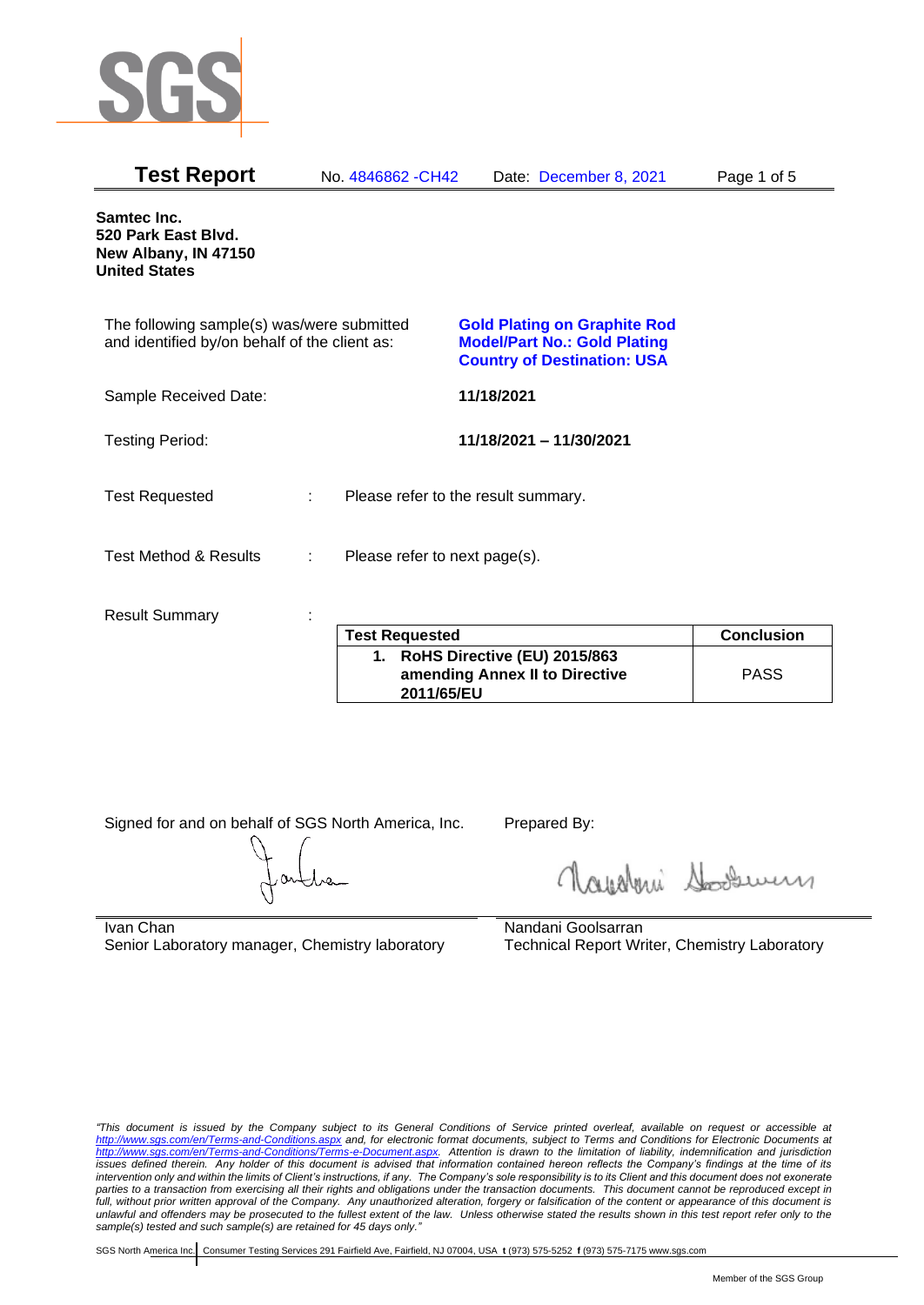

| <b>Test Report</b> | No. 4846862 - CH42 | Date: December 8, 2021 | Page 2 of 5 |
|--------------------|--------------------|------------------------|-------------|
|--------------------|--------------------|------------------------|-------------|

## **1. RoHS Directive (EU) 2015/863 amending Annex II to Directive 2011/65/EU**

## **Testing was done at an SGS Affiliate Laboratory:**

**Specimen SGS Sample ID Description No.** 1 HKT21-058506.003 Coppery plating

Remarks :

 $(1)$  1 mg/kg = 1 ppm = 0.0001% (2) MDL = Method Detection Limit

 $(3)$  ND = Not Detected  $($  < MDL)

(4) "-" = Not Regulated

Test Method : With reference to IEC 62321-4:2013+A1:2017 and IEC62321-5:2013, analyzed by ICP-OES.

(Decision Rule: please refer to appendix 1: Category 1)

With reference to IEC62321-7-1:2015, analyzed by UV-Vis. (Decision Rule: please refer to appendix 1: Category 4)

| Test Item $(s)$                                  | Limit | Unit                    | MDL  | 003 |
|--------------------------------------------------|-------|-------------------------|------|-----|
| Cadmium (Cd)                                     | 100   | mg/kg                   |      | ND. |
| Lead (Pb)                                        | 1.000 | mg/kg                   | ხ    | 103 |
| Mercury (Hg)                                     | 1.000 | mg/kg                   |      | ND  |
| Hexavalent Chromium $(Cr(VI))\blacktriangledown$ |       | $\mu$ g/cm <sup>2</sup> | 0.10 | ND. |

Notes :

(1) The maximum permissible limit is quoted from RoHS Directive (EU) 2015/863. IEC 62321 series is equivalent to EN 62321 series

[http://www.cenelec.eu/dyn/www/f?p=104:30:1742232870351101::::FSP\\_ORG\\_ID,FSP\\_LANG\\_](http://www.cenelec.eu/dyn/www/f?p=104:30:1742232870351101::::FSP_ORG_ID,FSP_LANG_ID:1258637,25) [ID:1258637,25](http://www.cenelec.eu/dyn/www/f?p=104:30:1742232870351101::::FSP_ORG_ID,FSP_LANG_ID:1258637,25)

(2)  $\blacktriangledown$  = a. The sample is positive for Cr(VI) if the Cr(VI) concentration is greater than 0.13  $\mu$  g/cm2. The sample coating is considered to contain Cr(VI)

b. The sample is negative for Cr(VI) if Cr(VI) is ND (concentration less than 0.10  $\mu$  g/cm2). The coating is considered a non-Cr(VI) based coating

c. The result between 0.10  $\mu$  g/cm2 and 0.13  $\mu$  g/cm2 is considered to be

inconclusive - unavoidable coating variations may influence the determination

Information on storage conditions and production date of the tested sample is unavailable and thus Cr(VI) results represent status of the sample at the time of testing.

*"This document is issued by the Company subject to its General Conditions of Service printed overleaf, available on request or accessible at <http://www.sgs.com/en/Terms-and-Conditions.aspx> and, for electronic format documents, subject to Terms and Conditions for Electronic Documents at [http://www.sgs.com/en/Terms-and-Conditions/Terms-e-Document.aspx.](http://www.sgs.com/en/Terms-and-Conditions/Terms-e-Document.aspx) Attention is drawn to the limitation of liability, indemnification and jurisdiction*  issues defined therein. Any holder of this document is advised that information contained hereon reflects the Company's findings at the time of its *intervention only and within the limits of Client's instructions, if any. The Company's sole responsibility is to its Client and this document does not exonerate parties to a transaction from exercising all their rights and obligations under the transaction documents. This document cannot be reproduced except in full, without prior written approval of the Company. Any unauthorized alteration, forgery or falsification of the content or appearance of this document is unlawful and offenders may be prosecuted to the fullest extent of the law. Unless otherwise stated the results shown in this test report refer only to the sample(s) tested and such sample(s) are retained for 45 days only."*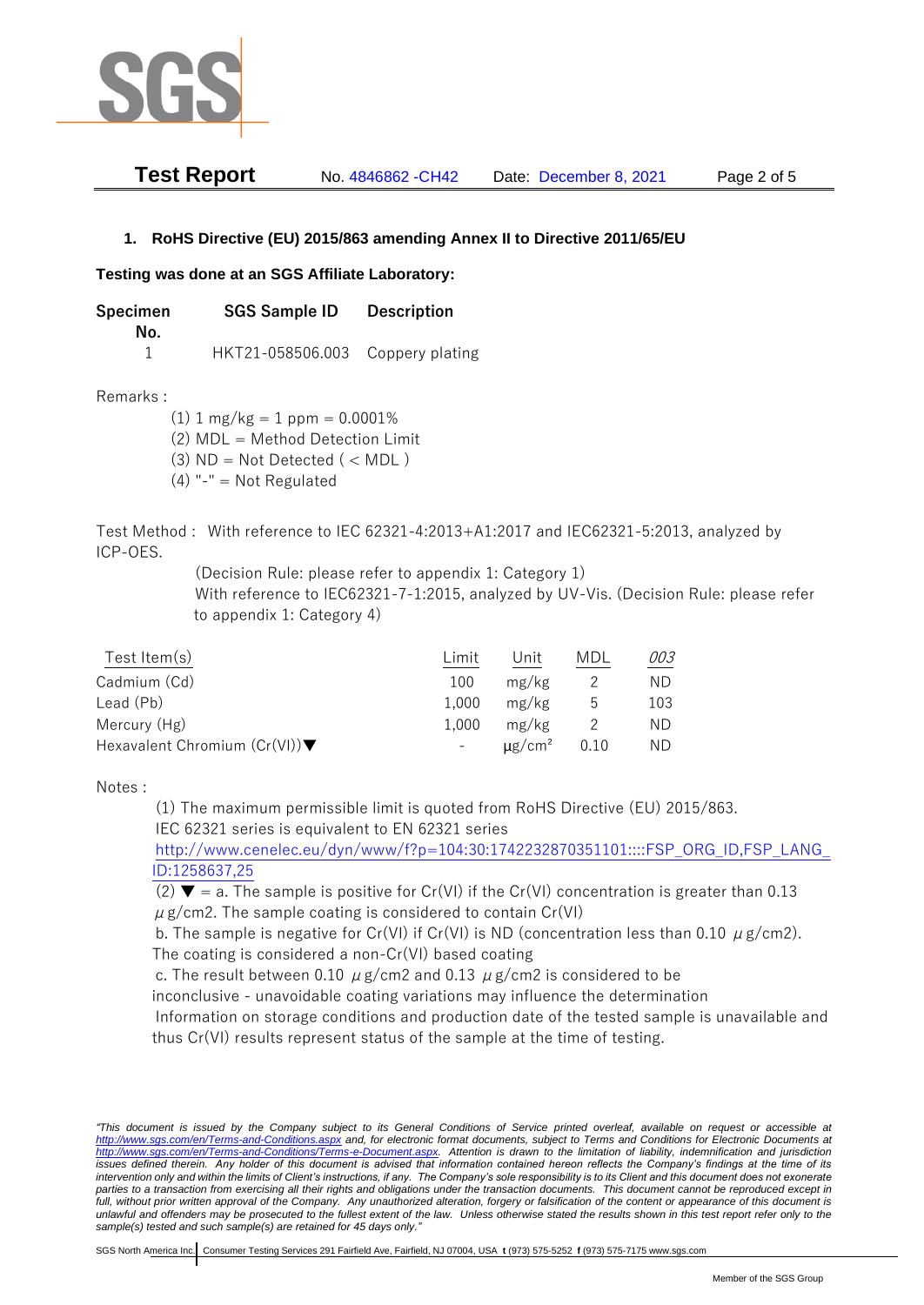

**Test Report** No. 4846862 -CH42 Date: December 8, 2021 Page 3 of 5

## Appendix 1

| Category       | Decision Rule Statement                                                                                                                                                                                                                                                                                                                                                                                                                                                                                                                                                                                                                                                                                                                                                                                                                                                                                                                                                                                                                                                                                                                                                                                                                                                                                                                                                                                                                                                                                            |  |  |  |
|----------------|--------------------------------------------------------------------------------------------------------------------------------------------------------------------------------------------------------------------------------------------------------------------------------------------------------------------------------------------------------------------------------------------------------------------------------------------------------------------------------------------------------------------------------------------------------------------------------------------------------------------------------------------------------------------------------------------------------------------------------------------------------------------------------------------------------------------------------------------------------------------------------------------------------------------------------------------------------------------------------------------------------------------------------------------------------------------------------------------------------------------------------------------------------------------------------------------------------------------------------------------------------------------------------------------------------------------------------------------------------------------------------------------------------------------------------------------------------------------------------------------------------------------|--|--|--|
| $\overline{1}$ | The decision rule for conformity reporting is based on the non-binary statement with quard band (is<br>equal to the expanded measurement uncertainty with a 95% coverage probability, w = U95) in<br>ILAC-G8:09/2019 Clause 4.2.3.<br>"Pass - the measured value is within (or below / above) the acceptance limit, where the<br>А.<br>acceptance limit is below / above to the quard band." or "Pass - The measured values were<br>observed in tolerance at the points tested. The specific false accept risk is up to 2.5%.".<br>"Conditional Pass - The measured values were observed in tolerance at the points tested.<br>В.<br>However, a portion of the expanded measurement uncertainty intervals about one or more<br>measured values exceeded / out of tolerance. When the measured result is close to the<br>tolerance, the specific false accept risk is up to 50%.".<br>C.<br>"Conditional Fail - One or more measured values were observed out of tolerance at the<br>points tested. However, a portion of the expanded measurement uncertainty intervals about<br>one or more measured values were in tolerance. When the measured result is close to the<br>tolerance, the specific false reject risk is up to 50%.".<br>"Fail - the measured value is out of (or below / above) the tolerance limit added / subtracted<br>D.<br>to the quard band." or "Fail - One or more measured values were observed out of tolerance<br>at the points tested". The specific false reject risk is up to 2.5%. |  |  |  |
| $\overline{2}$ | The decision rule for conformity reporting is based on BS EN 1811:2011+A1:2015: Reference test<br>method for release of nickel from all post assemblies which are inserted into pierced parts of the<br>human body and articles intended to come into direct and prolonged contact with the skin in<br>Section 9.2 interpretation of results.                                                                                                                                                                                                                                                                                                                                                                                                                                                                                                                                                                                                                                                                                                                                                                                                                                                                                                                                                                                                                                                                                                                                                                      |  |  |  |
| $\overline{3}$ | The decision rule for conformity reporting is based on the general consideration of simple<br>acceptance as stated in ISO/IEC Guide 98-3: "Uncertainty of measurement - Part 3: Guide to the<br>expression of uncertainty in measurement (GUM 1995)", and more specifically for analytical<br>measurements to the EURACHEM/CITAC Guide 2012 "Quantifying Uncertainty in Analytical<br>Measurement *                                                                                                                                                                                                                                                                                                                                                                                                                                                                                                                                                                                                                                                                                                                                                                                                                                                                                                                                                                                                                                                                                                                |  |  |  |
| 4              | The decision rule for conformity reporting is according to the IEC 62321-7-1 Edition 1.0 2015-09<br>Section 7: Table 1-(comparison to standard and interpretation of result)                                                                                                                                                                                                                                                                                                                                                                                                                                                                                                                                                                                                                                                                                                                                                                                                                                                                                                                                                                                                                                                                                                                                                                                                                                                                                                                                       |  |  |  |
| $\overline{5}$ | The decision rule for conformity reporting is according to the IEC 62321-3-1 Edition 1.0 2013-06<br>Annex A.3 interpretation of result.                                                                                                                                                                                                                                                                                                                                                                                                                                                                                                                                                                                                                                                                                                                                                                                                                                                                                                                                                                                                                                                                                                                                                                                                                                                                                                                                                                            |  |  |  |
| $\overline{6}$ | The decision rule for conformity reporting is according to the GB/T 26125-2011 Annex A to H                                                                                                                                                                                                                                                                                                                                                                                                                                                                                                                                                                                                                                                                                                                                                                                                                                                                                                                                                                                                                                                                                                                                                                                                                                                                                                                                                                                                                        |  |  |  |
| 7              | The decision rule for conformity reporting is according to the requested specification or standard<br>(ASTM F963-17 section 4.3.5)                                                                                                                                                                                                                                                                                                                                                                                                                                                                                                                                                                                                                                                                                                                                                                                                                                                                                                                                                                                                                                                                                                                                                                                                                                                                                                                                                                                 |  |  |  |
| $\overline{8}$ | The decision rule for conformity reporting is according to the requested specification or standard<br>(AS/NZS ISO 8124 Part 3 section 4.2)                                                                                                                                                                                                                                                                                                                                                                                                                                                                                                                                                                                                                                                                                                                                                                                                                                                                                                                                                                                                                                                                                                                                                                                                                                                                                                                                                                         |  |  |  |
| Remark         | If the decision rule is not feasible to be used and the uncertainty of the result is able to be provided.<br>the uncertainty range of the result will be shown in the report. Otherwise, only result will be shown<br>in the report.                                                                                                                                                                                                                                                                                                                                                                                                                                                                                                                                                                                                                                                                                                                                                                                                                                                                                                                                                                                                                                                                                                                                                                                                                                                                               |  |  |  |

*"This document is issued by the Company subject to its General Conditions of Service printed overleaf, available on request or accessible at <http://www.sgs.com/en/Terms-and-Conditions.aspx> and, for electronic format documents, subject to Terms and Conditions for Electronic Documents at [http://www.sgs.com/en/Terms-and-Conditions/Terms-e-Document.aspx.](http://www.sgs.com/en/Terms-and-Conditions/Terms-e-Document.aspx) Attention is drawn to the limitation of liability, indemnification and jurisdiction issues defined therein. Any holder of this document is advised that information contained hereon reflects the Company's findings at the time of its intervention only and within the limits of Client's instructions, if any. The Company's sole responsibility is to its Client and this document does not exonerate parties to a transaction from exercising all their rights and obligations under the transaction documents. This document cannot be reproduced except in full, without prior written approval of the Company. Any unauthorized alteration, forgery or falsification of the content or appearance of this document is unlawful and offenders may be prosecuted to the fullest extent of the law. Unless otherwise stated the results shown in this test report refer only to the sample(s) tested and such sample(s) are retained for 45 days only."*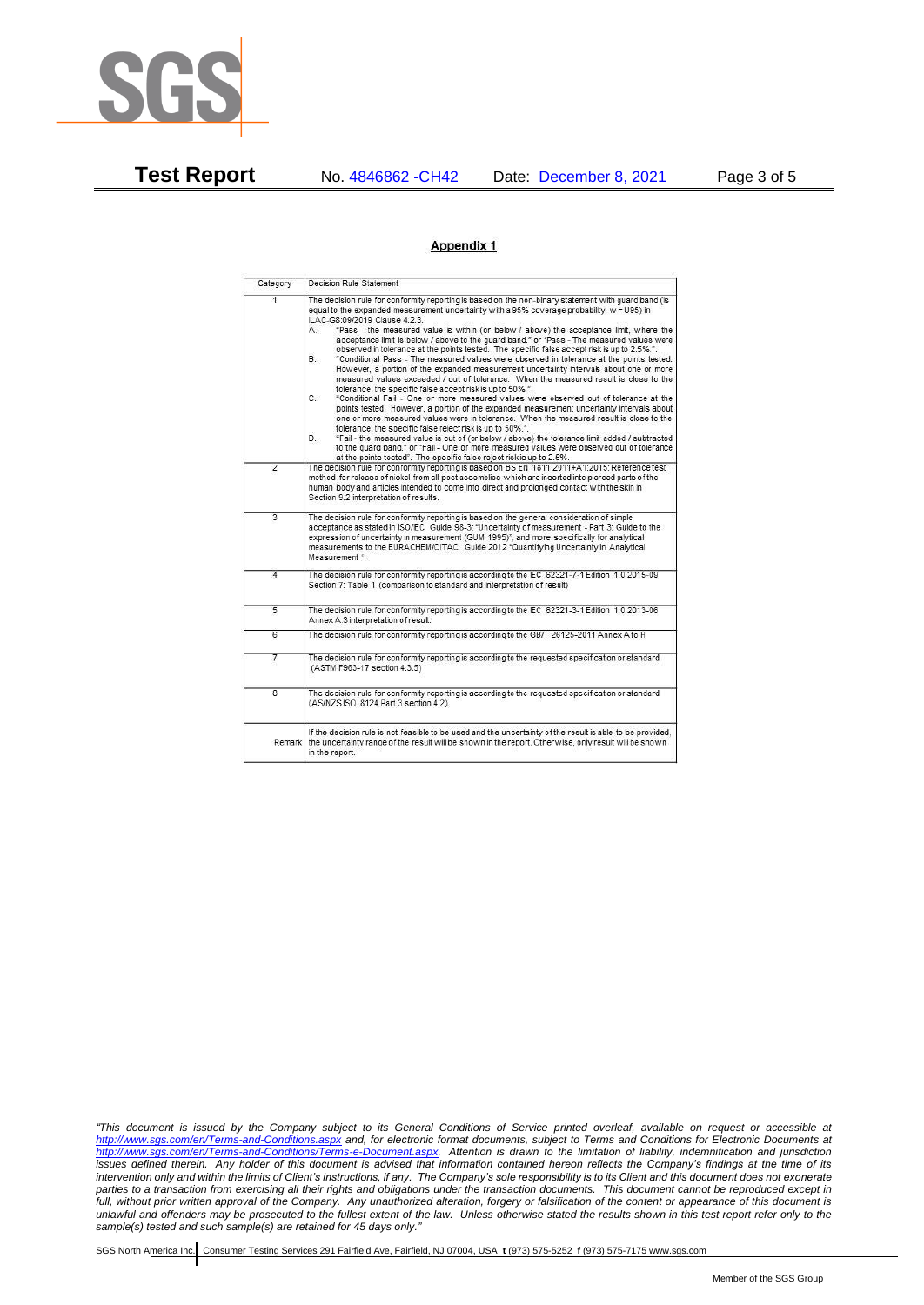



*"This document is issued by the Company subject to its General Conditions of Service printed overleaf, available on request or accessible at <http://www.sgs.com/en/Terms-and-Conditions.aspx> and, for electronic format documents, subject to Terms and Conditions for Electronic Documents at [http://www.sgs.com/en/Terms-and-Conditions/Terms-e-Document.aspx.](http://www.sgs.com/en/Terms-and-Conditions/Terms-e-Document.aspx) Attention is drawn to the limitation of liability, indemnification and jurisdiction issues defined therein. Any holder of this document is advised that information contained hereon reflects the Company's findings at the time of its intervention only and within the limits of Client's instructions, if any. The Company's sole responsibility is to its Client and this document does not exonerate parties to a transaction from exercising all their rights and obligations under the transaction documents. This document cannot be reproduced except in full, without prior written approval of the Company. Any unauthorized alteration, forgery or falsification of the content or appearance of this document is unlawful and offenders may be prosecuted to the fullest extent of the law. Unless otherwise stated the results shown in this test report refer only to the sample(s) tested and such sample(s) are retained for 45 days only."*